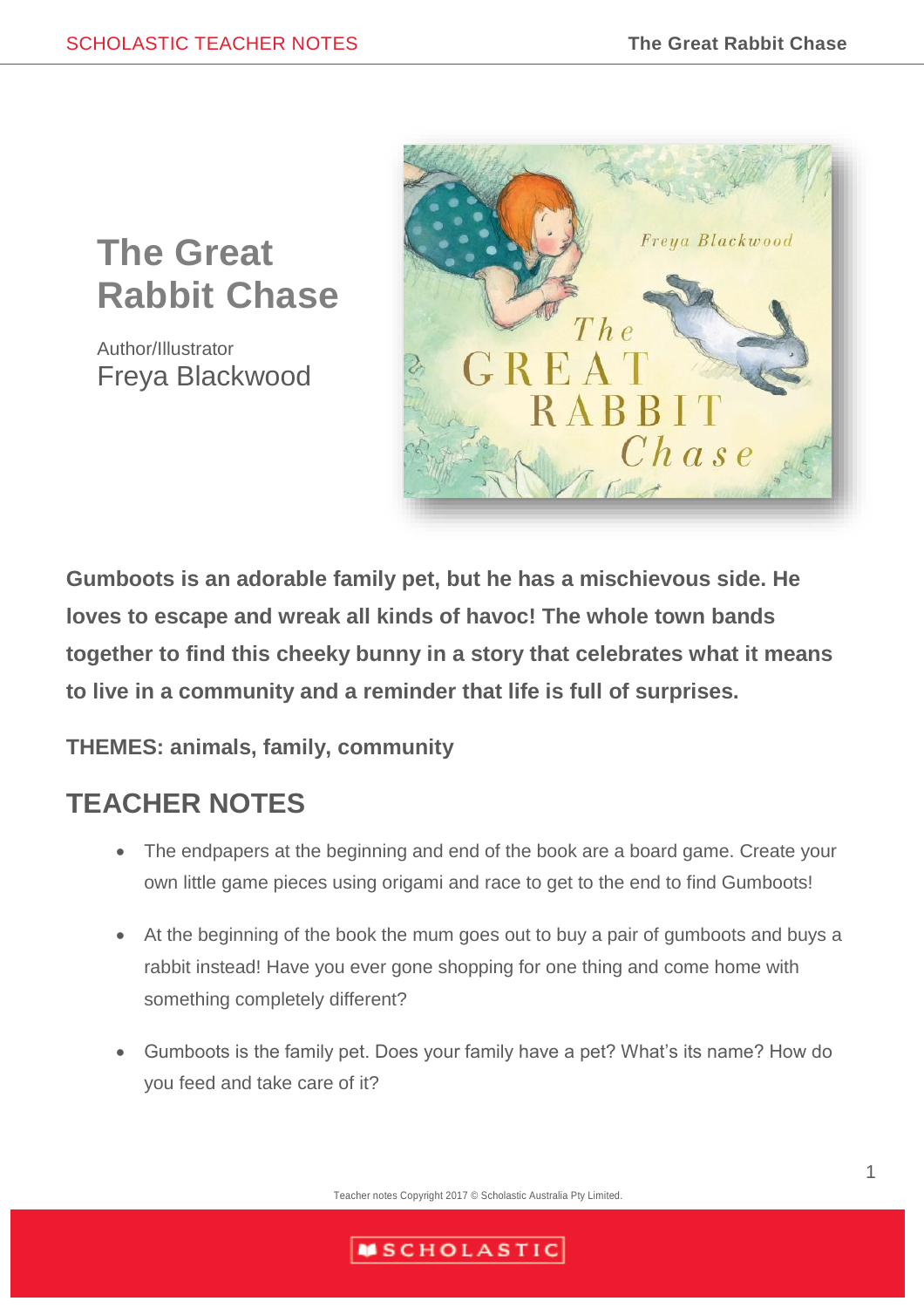- In the book the main characters family is just her and her mum. Draw your family tree and include as many or as few people as you want to. All families look different, whether it's just you and your mum, or many, many more people.
- Freya Blackwood, the illustrator, uses watercolours to make the illustrations for her books. Using watercolours paint a picture of your family pet, or if you don't have a pet, paint a cute animal like Gumboots!
- People from the community band together to help find Gumboots. Lots of communities do things together. As a class attend a community organised event such as a reading at your local council library or a community garden.
- After you've read the book, go back to the map on the endpapers. See if you can spot the places shown in the book, such as Edith's house, the Kirkpatrick's backyard and the main street.
- At the end of the book Gumboots has baby rabbits and the little girl and her mum take them home. Eventually the animals would go to loving homes. A lot of animals in pounds and rescue shelters are there because of these kinds of situations. Host a fundraiser like a bake sale or something similar and donate the money raised to your local animal rescue shelter.
- Look at the second spread where they show Gumboots' dugout and how he got out of the backyard. Look at the backyard drawn. There's a tree, a potted plant, some tables and chairs, a dog kennel. Illustrate your own drawing of your backyard or balcony and everything that is in it.
- Use the endpapers for inspiration and draw a birds-eye view of your local area. Using cardboard boxes and paddle pop sticks then build a 3D model.
- Make up an imaginary pet, it can be anything you like! Brainstorm adjectives and verbs describing your imaginary pet. Then perform what you've come up with in front of the class or partner. Write a descriptive paragraph about your animal. What would it look like? What does it eat? How would it move? Can it fly?

Teacher notes Copyright 2017 © Scholastic Australia Pty Limited.

### **MSCHOLASTIC**